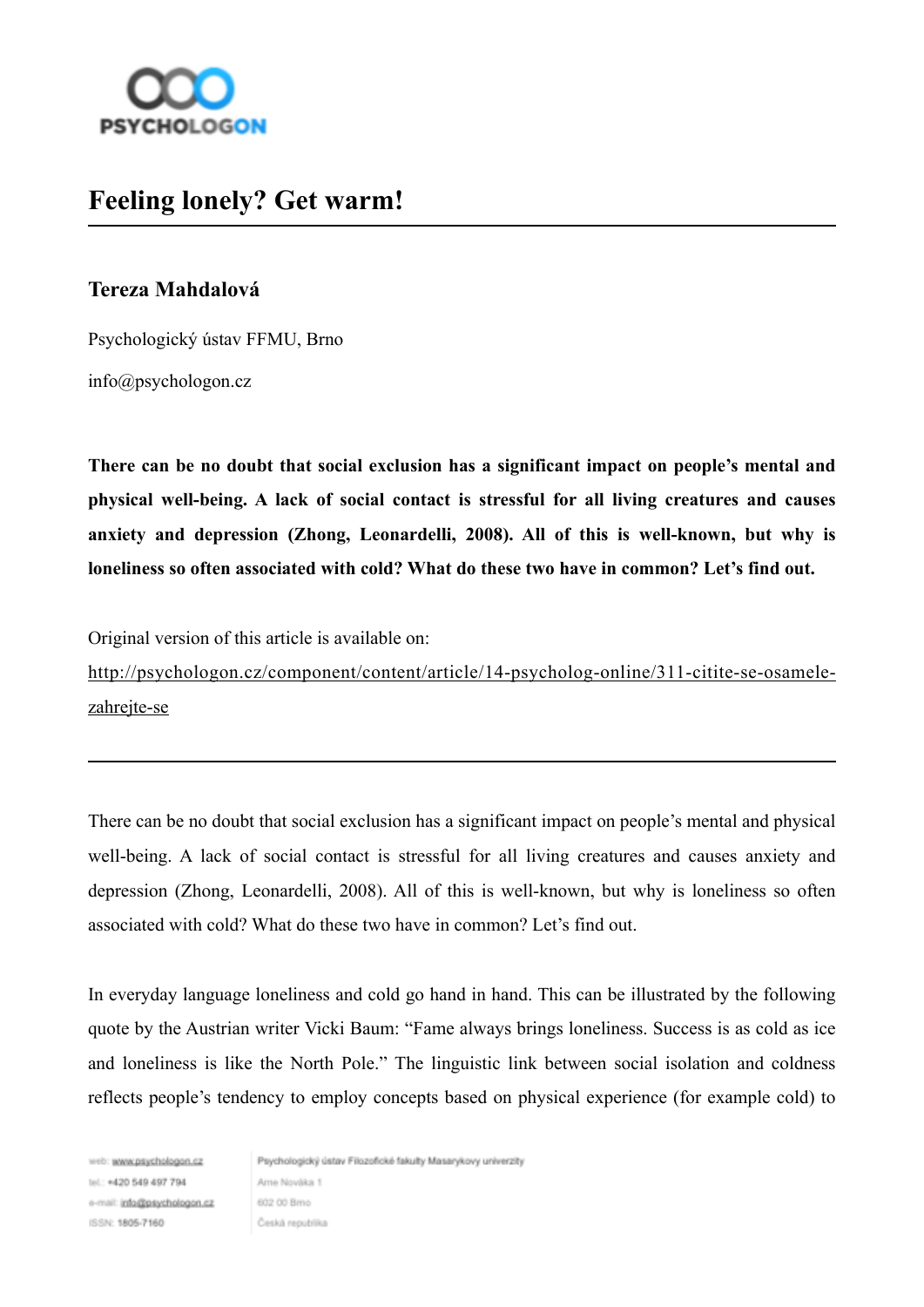

describe complex notions, such as social rejection (Lakoff, 1987). For example, S. Asche's study (1946) shows that qualities, such as generous, sociable, popular and humane, are often associated with a warm-hearted person.

Not only do people consciously describe social interaction with thermal concepts, they also understand interpersonal contacts differently depending on temperature conditions. In a study by L. Williams and J. Bargh (2008), the experimenter asked the participants to hold a cup of hot or cold coffee, while they were assessing another person's qualities. The contact with a cup of hot coffee led the participants to describe the assessed person as more warm-hearted and friendly than when they were holding cold coffee.

The meaning of metaphors is rarely literal (Galinsky, Glucksberg, 2000). For example, the phrase "a cold look" does not describe the actual experience of the ambient temperature. Recent studies show, however, that this is not always the case. In a number of experiments, C. Zhong and K. Liljenquist (2006) found out that to describe violations of morals people employ not only words related to physical cleanness (for example, "have a clean criminal record") but also feel the need to clean their body after being reminded of their past wrongdoings (see Zhong, Liljenquist, 2006). This corresponds to the theories of embodied cognition and perceptual symbols. These theories assume that thinking includes perceptual simulations (Zhong, Leonardelli, 2008). If this is so and thinking does include perceptual simulations of the senses (including perceptual simulation of temperature), social rejection can provoke an actual feeling of cold, for cold is frequently associated with social exclusion. This association can have its roots in early life experience. When a parent holds a baby in their arms, the baby can feel their warmth, but if they move away, the baby feels coldness. The child then has this finding confirmed in later contacts with people, for example when a group of people increases temperature as a result of body warmth emission or when cold weather limits interpersonal contacts (Zhong, Leonardelli, 2008).

web: www.psychologon.cz tel.: +420 549 497 794 a-mail: info@psychologon.cz ISSN: 1805-7160

Psychologický ústav Filozofické fakulty Masarykovy univerzity Ame Nováka 1 602 00 Bmo Česká republika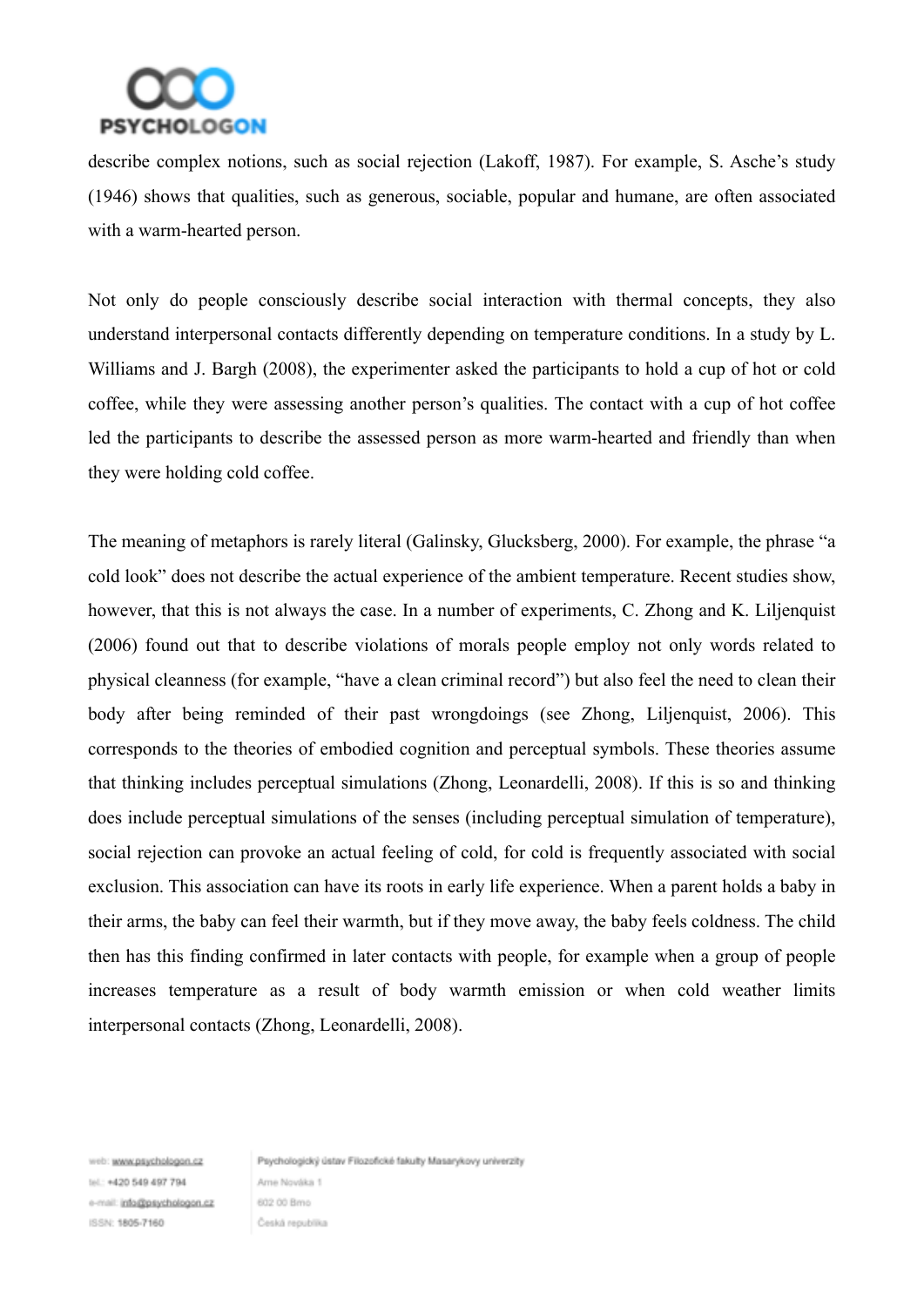

C. Zhong and G. Leonardelli (2008) tried to answer the question of whether social exclusion provokes an actual feeling of cold by asking their respondents to guess the temperature in a room after imagining a situation of social exclusion or, on the contrary, inclusion. The participants imagining social exclusion tended to state lower values of the room temperature. This finding was not enough for the researchers and, therefore, they conducted another experiment in which they tried to simulate an actual experience of social exclusion. Afterwards, they monitored the participants' preferences for warm food and drinks over cold ones. The participants who experienced feelings of social exclusion preferred warm food and drinks.

J. Bargh and I. Shalev (2011) focused on the use of physical warmth when a person feels lonely. They came to the conclusion that when a person feels lonely, they regulate their body temperature without being aware of the link between physical and social warmth. The more lonely the participants felt, the warmer bath or shower they took and the longer time they spent in warm water. Physical warmth can, therefore, substitute for social warmth to a certain extent. It is yet to be determined whether regulation of ambient temperature could be used as a relatively cheap and undemanding way for the support of group cohesion.

These findings also offer an interesting view of the origin of seasonal affective disorder ("winter depression"), which manifests itself in otherwise healthy individuals during winter months. It is possible that low winter temperatures catalyse an experience of social exclusion (see Zhong, Leonardelli, 2008).

In the 19th century the American poet Lucy Larcom wrote: "If the world seems cold to you, kindle fires to warm it". Go ahead.

### **Translated by Lucie Seibertová**

web: www.psychologon.cz tel.: +420 549 497 794 sa.nopolodogogicityi finm-o ISSN: 1805-7160

Psychologický ústav Filozofické fakulty Masarykovy univerzity Ame Nováka 1 602.00 Bmo Česká regublika